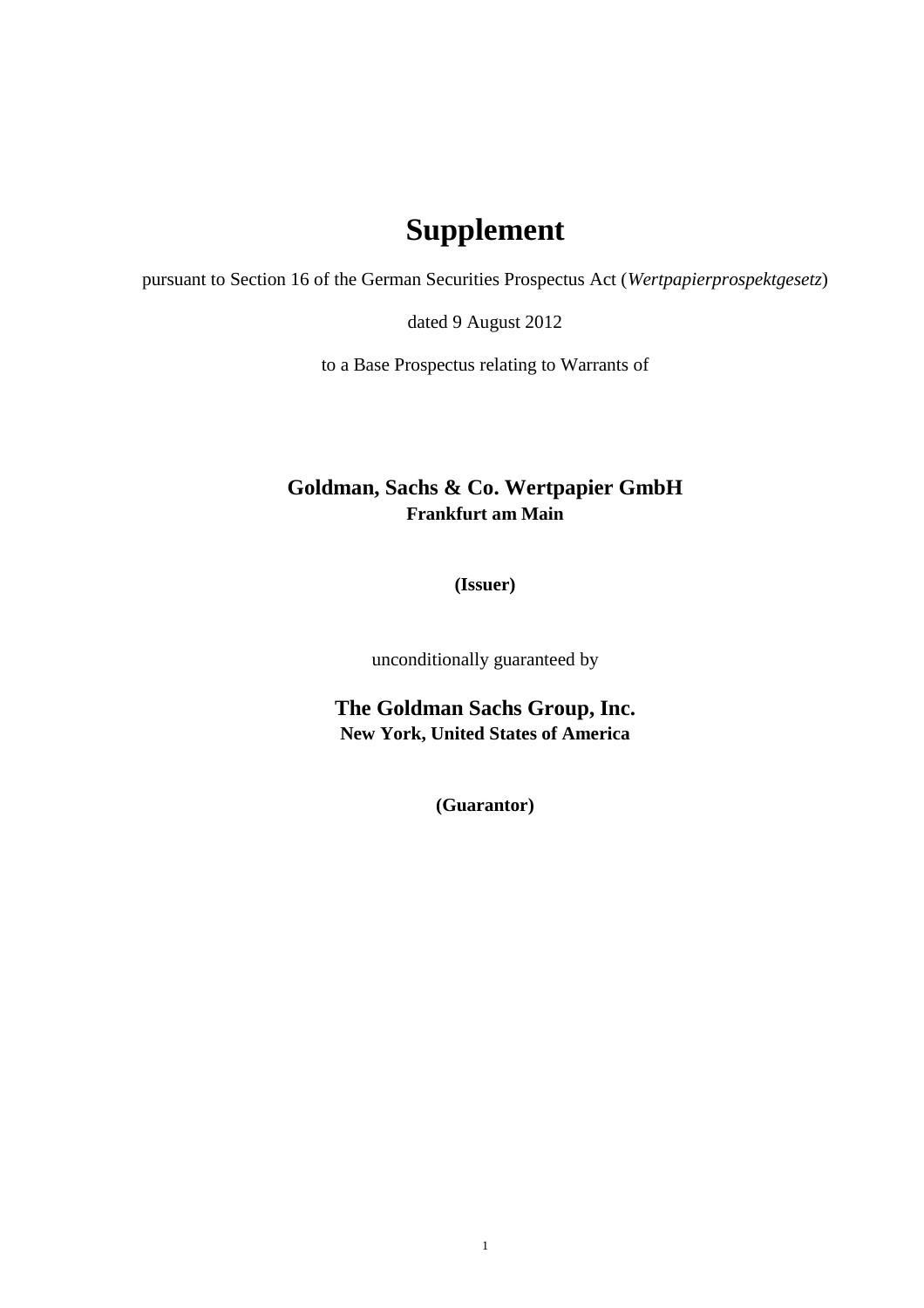This supplement (the "**Supplement**") incorporates by reference into the base prospectus (the "**Prospectus**") as indicated in the table on page 7 (the "**Table**"), the Quarterly Report on Form 10-Q for the fiscal quarter ended 30 June 2012 (the "**Report**"), which has been filed with the US Securities and Exchange Commission (the "**SEC**") by the Guarantor on 9 August 2012. The Report has been published on 9 August 2012 at 06:30 am (Eastern Daylight Saving Time - EDT) and at 12:30 pm (Central European Summer Time – CEST) respectively.

The Report is available free of charge at Goldman Sachs International, Frankfurt Branch, Messe Turm, Friedrich-Ebert-Anlage 49, 60308 Frankfurt am Main.

The Prospectus shall be supplemented as described in the following:

1. In the Prospectus the list contained under the section "**Documents incorporated by reference**" on the page indicated in Item 1 of the Table shall be deleted and replaced as follows:

- "• the annual report pursuant to Form 10-K for the fiscal year ended 31 December 2011 containing also information for the fiscal year 2010 of the Guarantor,
- Item 1 of the Proxy Statement relating to the Annual Meeting of Shareholders on 24 May 2012,
- the Current Report on Form 8-K dated 17 April 2012,
- the Quarterly Report on Form 10-Q for the fiscal quarter ended 31 March 2012,
- the Current Report on Form 8-K dated 21 June 2012,
- the Current Report on Form 8-K dated 17 July 2012, and
- the Quarterly Report on Form 10-Q for the fiscal quarter ended 30 June 2012."

2. In the Prospectus the information contained under the subsection "**Additional important information about the Guarantor**" on the page indicated in Item 2 of the Table shall be deleted and replaced as follows:

"The Guarantor files documents and reports with the US Securities and Exchange Commission (the "**SEC**"). With respect to further substantial information in respect of The Goldman Sachs Group, Inc. as the Guarantor of the Securities reference pursuant to Section 11 German Securities Prospectus Act) is made to the following documents, which supplement the information above:

- the Annual Report on Form 10-K for the fiscal year ended 31 December 2011 (the "**2011 Form 10- K**") containing also information for the fiscal year 2010 of the Guarantor,
- Item 1 of the Proxy Statement relating to the Annual Meeting of Shareholders on 24 May 2011 con-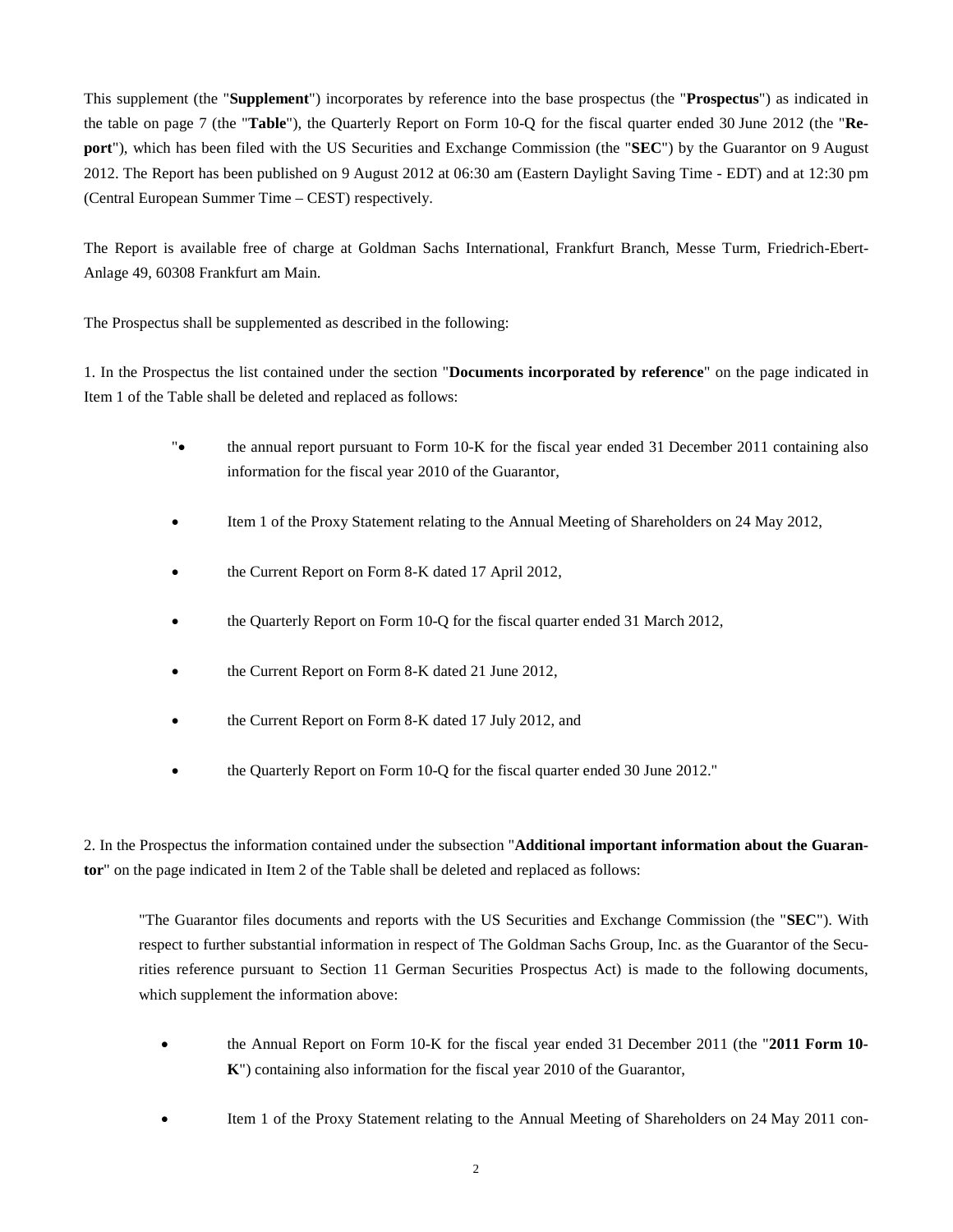taining in particular information relating to the administrative, management and supervisory bodies as well as relating to board practices of the Guarantor (the "**2012 Proxy Statement**"),

- the Current Report on Form 8-K dated 17 April 2012 containing among others some quarterly financial information for the first quarter of the Guarantor as well as information on current development in business activities of the Guarantor (the "**17 April 2012 Form 8-K**"),
- the Quarterly Report on Form 10-Q for the fiscal quarter ended 31 March 2012 that has been filed with the SEC on 9 May 2012 and among others contains unaudited quarterly financial information of the Guarantor (the "**2012 First Quarter Form 10-Q**"),
- the Current Report on Form 8-K dated 21 June 2012 containing in particular information that as part of its review of ratings of a number of global financial institutions Moody's Investors Service (Moody's) downgraded the credit ratings of The Goldman Sachs Group, Inc. (the "**21 June 2012 Form 8-K**"),
- the Current Report on Form 8-K dated 17 July 2012 containing among others some quarterly financial information for the second quarter of the Guarantor as well as information on current development in business activities of the Guarantor (the "**17 July 2012 Form 8-K**"), and
- the Quarterly Report on Form 10-Q for the fiscal quarter ended 30 June 2012 that has been filed with the SEC on 9 August 2012 and among others contains unaudited quarterly financial information of the Guarantor (the "**2012 Second Quarter Form 10-Q**").

The following table indicates where information regarding the Guarantor, which is required by the Commission Regulation (EC) Nr. 809/2004 (the "**Prospectus Regulation**"), can be found in the documents referred to above

| Information required by the Prospectus Regula-<br>tion                                                                  | <b>Document</b> (Location)                                                                                                    |  |  |  |
|-------------------------------------------------------------------------------------------------------------------------|-------------------------------------------------------------------------------------------------------------------------------|--|--|--|
| Selected financial information for the fiscal years<br>ended 31 December 2011, 31 December 2010 and 31<br>December 2009 | 2011 Form 10-K (p. 215)                                                                                                       |  |  |  |
| Risk factors relating to the Guarantor                                                                                  | 2011 Form 10-K (pp. 21 - 34)<br>2012 First Quarter Form 10-Q (pp. 165 - 167)                                                  |  |  |  |
| <b>Information about the Guarantor</b>                                                                                  |                                                                                                                               |  |  |  |
| History and development of the Guarantor                                                                                | 2011 Form 10-K $(p. 1)$                                                                                                       |  |  |  |
| Investments                                                                                                             | 2011 Form 10-K (pp. 81 - 82)<br>2012 First Quarter Form 10-Q (pp. 140 - 141)<br>2012 Second Quarter Form 10-Q (pp. 150 - 151) |  |  |  |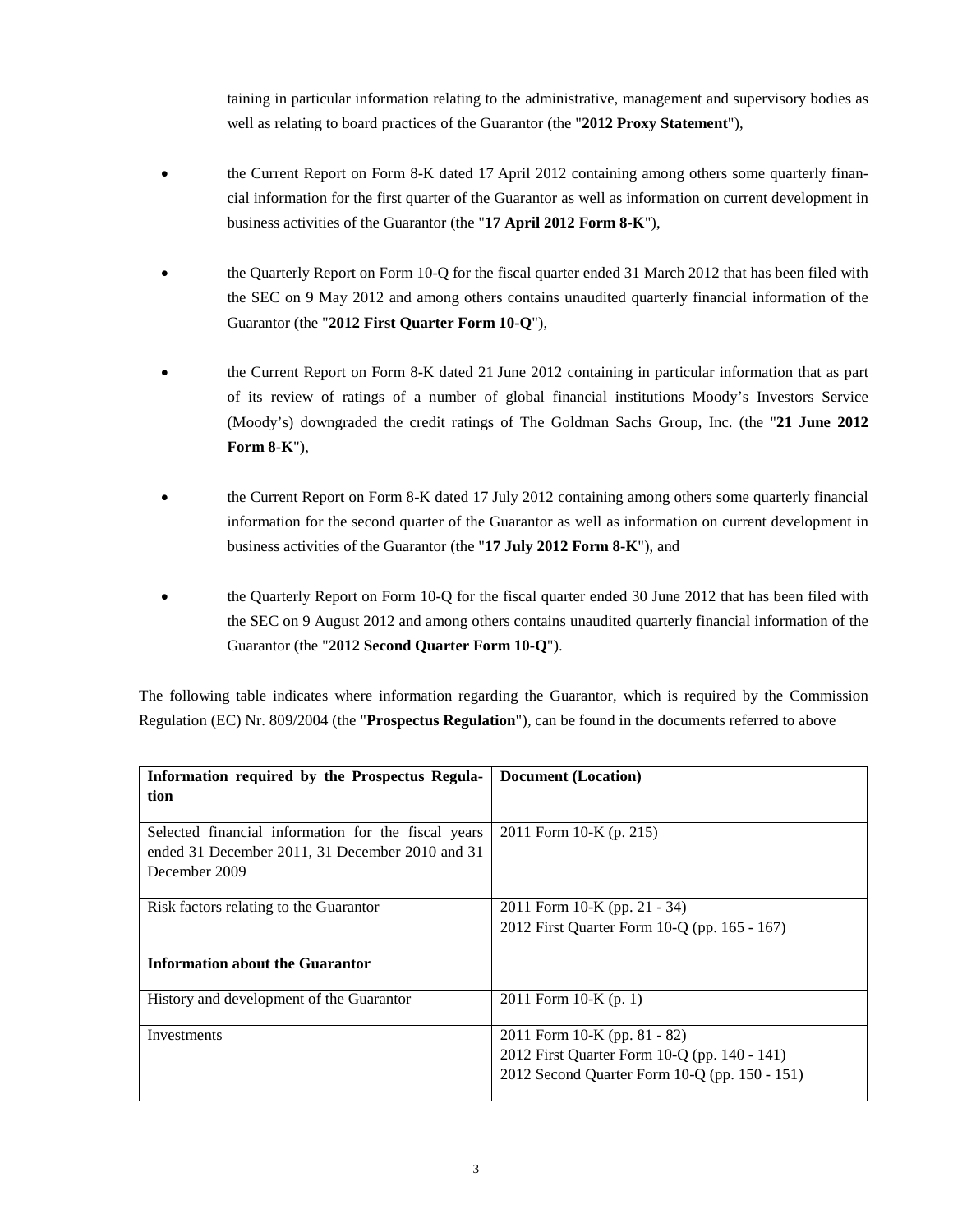| <b>Business overview</b>                                                                                                          |                                                                                                                                                                        |  |  |  |
|-----------------------------------------------------------------------------------------------------------------------------------|------------------------------------------------------------------------------------------------------------------------------------------------------------------------|--|--|--|
| Principal activities                                                                                                              | 2011 Form 10-K (pp. 1 - 6, 115)                                                                                                                                        |  |  |  |
| Principal markets                                                                                                                 | 2011 Form 10-K (pp. 1, 37, 43 - 44, 190-193)                                                                                                                           |  |  |  |
| Organisational structure                                                                                                          | 2011 Form 10-K (p. 26, Exhibit 21.1)                                                                                                                                   |  |  |  |
| Trend information                                                                                                                 | 2011 Form 10-K (pp. 40 - 44)                                                                                                                                           |  |  |  |
|                                                                                                                                   | 2012 First Quarter Form 10-Q (pp. 106 - 107)<br>2012 Second Quarter Form 10-Q (pp. 113 - 116)                                                                          |  |  |  |
| Administrative, management and supervisory bodies,<br>including conflicts of interest                                             | 2012 Proxy Statement (pp. 1 - 3, 7 - 21, 55 - 57)<br>2011 Form 10-K (pp. 35 - 36)                                                                                      |  |  |  |
| Audit committee                                                                                                                   | 2012 Proxy Statement (pp. 21 - 22, 48 - 49)                                                                                                                            |  |  |  |
| Major shareholders                                                                                                                | 2012 Proxy Statement (p. 60)                                                                                                                                           |  |  |  |
| <b>Financial information</b>                                                                                                      |                                                                                                                                                                        |  |  |  |
| Audited historical financial information for the fiscal<br>years ended 31 December 2011, 31 December 2010<br>and 31 December 2009 | 2011 Form 10-K (pp. 110 - 212)                                                                                                                                         |  |  |  |
| Auditor's report                                                                                                                  | 2011 Form 10-K (p. 109)                                                                                                                                                |  |  |  |
| <b>Balance</b> sheet                                                                                                              | 2011 Form 10-K (p. 111)                                                                                                                                                |  |  |  |
| Income statement                                                                                                                  | 2011 Form 10-K (p.110)                                                                                                                                                 |  |  |  |
| Cash flow statement                                                                                                               | 2011 Form 10-K (p. 113)                                                                                                                                                |  |  |  |
| Accounting policies and explanatory notes                                                                                         | 2011 Form 10-K (pp. 45 - 49, 115 - 212)                                                                                                                                |  |  |  |
| Financial or trading position                                                                                                     | 2011 Form 10-K (pp. 110 - 212)<br>17 April 2012 Form 8-K (pp. 2 - 4)<br>17 July 2012 Form 8-K (pp. 2 - 4)                                                              |  |  |  |
| Unaudited interim and other financial information                                                                                 | 17 April 2012 Form 8-K (pp. 7 - 11)<br>2012 First Quarter Form 10-Q (pp. 2 - 104)<br>17 July 2012 Form 8-K (pp. 7 - 11)<br>2012 Second Quarter Form 10-Q (pp. 2 - 112) |  |  |  |
| Legal and arbitration proceedings                                                                                                 | 2011 Form 10-K (pp. 34, 195 - 207)<br>2012 First Quarter Form 10-Q (pp. 87 - 100, 169)<br>2012 Second Quarter Form 10-Q (pp. 93 - 106, 179)                            |  |  |  |
| <b>Additional information</b>                                                                                                     |                                                                                                                                                                        |  |  |  |
| Share capital                                                                                                                     | 2011 Form 10-K (pp. 111 - 112, 177-179)<br>2012 First Quarter Form 10-Q (pp. 4 - 5, 72 - 74)<br>2012 Second Quarter Form 10-Q (pp. 4 - 5, 77 - 79)                     |  |  |  |
| Ratings                                                                                                                           | 2011 Form 10-K (pp. 91 - 92)<br>2012 First Quarter Form 10-Q (pp. 151 - 152)<br>21 June 2012 Form 8-K (p. 2)                                                           |  |  |  |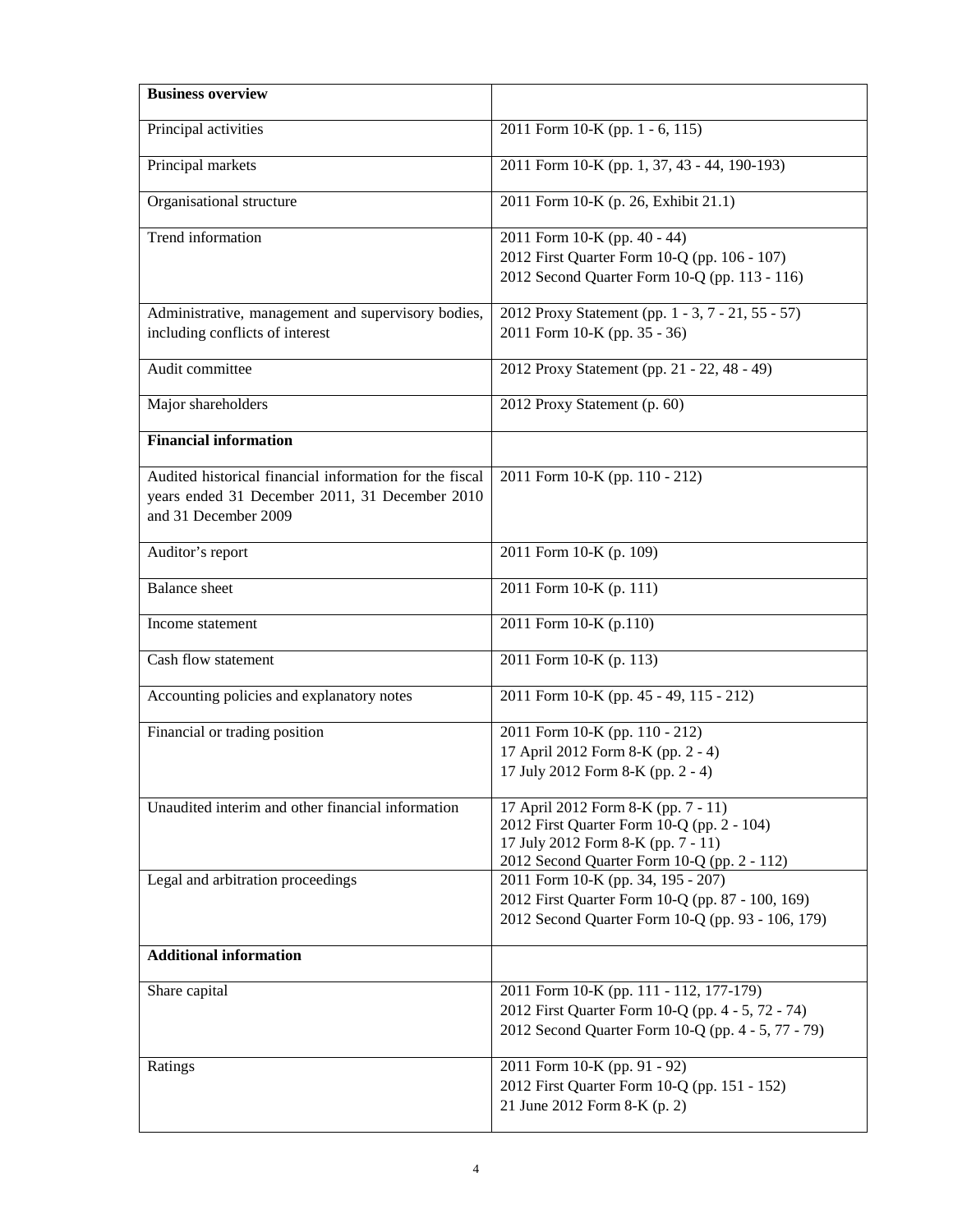The documents specified above are produced in English. They have been filed with the SEC by the Guarantor and are available from the SEC website at http://www.sec.gov. In addition, they have been filed with the Commission de Surveillance du Secteur Financier (CSSF) in Luxemburg and are available from the website of the Luxembourg stock exchange at http://www.bourse.lu. In addition, the documents are available free of charge from Goldman Sachs International, Frankfurt Branch, MesseTurm, Friedrich-Ebert-Anlage 49, 60308 Frankfurt am Main.

The ratings have been issued by DBRS, Inc. ("**DBRS**"), Fitch, Inc. ("**Fitch**"), Moody's Investors Service ("**Moody's**") and Standard & Poor's Rating Services ("**S&P**"), each of which is established in the United States (together, the "**US Credit Rating Agencies**").

In general, certain European regulated entities are restricted from using a rating for regulatory purposes if such rating is not either (i) issued or validly endorsed by a credit rating agency established in the European Union (an "**EU Credit Rating Agency**") and registered with the European Securities and Markets authority ("ESMA") under Regulation (EU) No. 1060/2009 (as amended by Regulation (EU) No. 513/2011, the "**Credit Rating Agency Regulation**") or (ii) issued by a credit rating agency established outside the European Union which is certified under the Credit Rating Regulation.

The EU affiliates of DBRS, Fitch, Moody's and S&P are registered EU Credit Rating Agencies on the official list, availableat [http://www.esma.europa.eu/popup2.php?id=7692.](http://www.esma.europa.eu/popup2.php?id=7692) The ESMA has approved the endorsement by such EU affiliates of ratings issued by the corresponding US Credit Rating Agencies. Accordingly, ratings issued by the US Credit Rating Agencies may be used for regulatory purposes in the EU.

In addition to the US Credit Rating Agencies mentioned, Rating and Investment Information, Inc. ("**R&I**") has issued a credit rating, which is contained on the page referred to in the table above. This information is incorporated for information purposes only. R&I is incorporated in a third country but has not applied for the registration under the Credit Rating Agency Regulation.

The Guarantor is organised under the laws of the State of Delaware with registration number 2923466.

The business purpose of the Guarantor (as stipulated in writing in the third clause of the revised and restated Certificate of Incorporation of the Guarantor) covers all lawful acts and activities of corporations according to the laws of the State of Delaware.

The Guarantor is in compliance in all material respects with the corporate governance standards of the New York Stock Exchange which are applicable to the Guarantor as a corporation organised in the USA and whose shares are listed on such exchange.

Throughout the validity of the Base Prospectus, among others the following corporate governance documents may be inspected on the website of the Guarantor (http://www2.goldmansachs.com/our-firm/investors/index.html) or at its offices: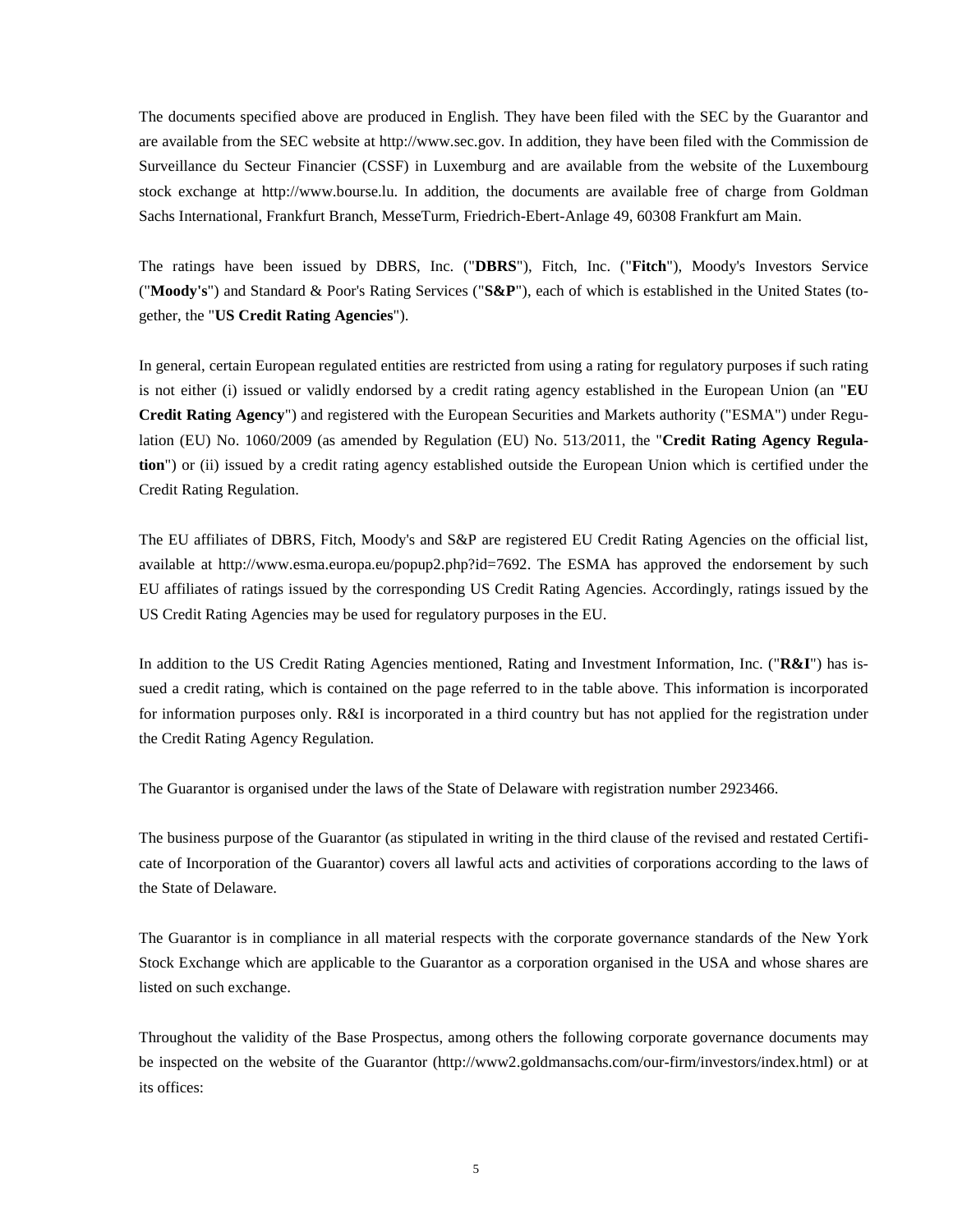- the Restated Certificate of Incorporation of the Guarantor dated 2 November 2009 or in its respective current version and
- the Amended and Restated By-laws of The Goldman Sachs Group, Inc. of the Guarantor dated 30 October 2009 or in its respective current version."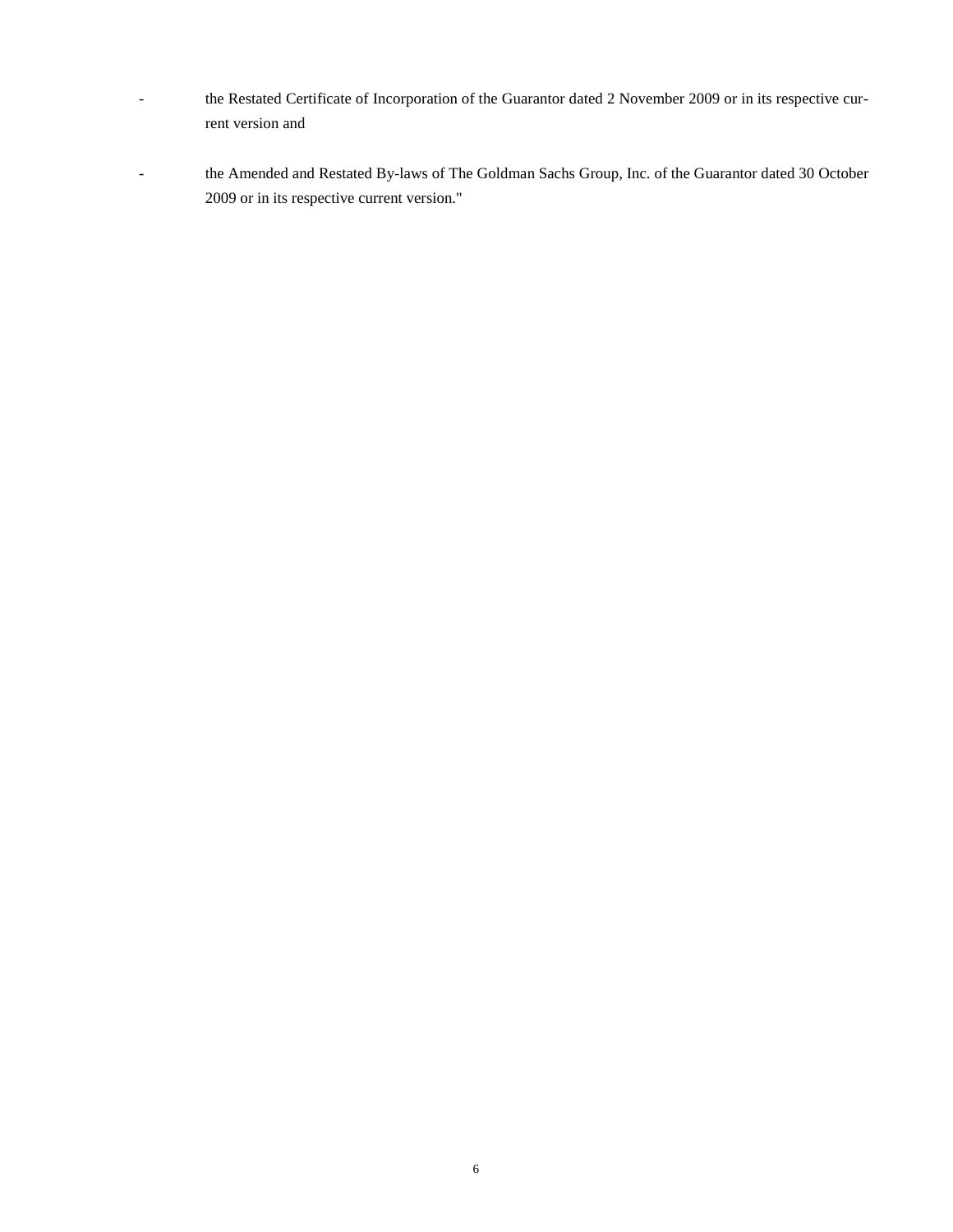| No. | <b>Name oft he Base Prospectus</b>                                                                                                                                                                                                                                                                                                                                                                                                                         | <b>Issuer</b>                              | Supple-<br>ment No. | Date of the Base<br><b>Prospectus</b> | Item 1     | Item 2     |
|-----|------------------------------------------------------------------------------------------------------------------------------------------------------------------------------------------------------------------------------------------------------------------------------------------------------------------------------------------------------------------------------------------------------------------------------------------------------------|--------------------------------------------|---------------------|---------------------------------------|------------|------------|
|     | Base Prospectus Warrants relating to<br>Indices / Shares or Securities represent-<br>ing Shares / Currency Exchange Rates /<br>Bonds / Commodities / Futures Con-<br>tracts / Interest Rates / Investment Fund<br>Units / Dividends or a Basket consisting<br>of Indices / Shares or Securities repre-<br>senting Shares / Currency Exchange<br>Rates / Bonds / Commodities / Futures<br>Contracts / Interest Rates / Investment<br>Fund Units / Dividends | Goldman, Sachs &<br>Co. Wertpapier<br>GmbH | 3                   | 22 June 2012                          | Page G-237 | Page G-223 |